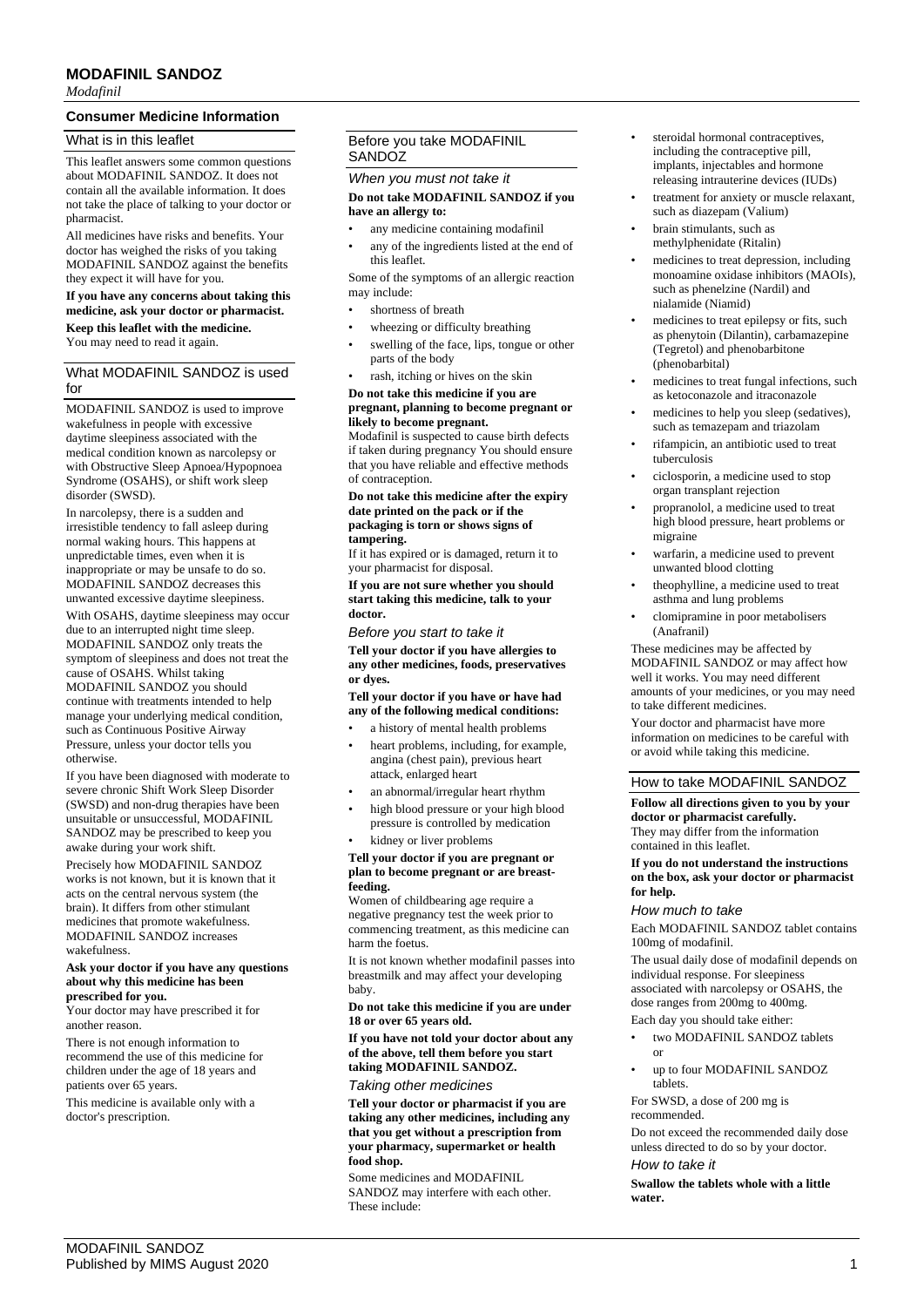# *When to take it*

For sleepiness associated with narcolepsy or OSAHS, you should take your MODAFINIL SANDOZ tablets either:

- as two separate doses, one in the morning and one at midday, or
- as one dose, in the morning.

For narcolepsy or OSAHS, do not take your MODAFINIL SANDOZ tablets later than midday, or you may have trouble sleeping at night.

For SWSD, you should take your

MODAFINIL SANDOZ tablets as a single dose 1 hour prior to commencing your shift work.

NOTE: Your doctor may start your treatment with less than two tablets a day.

If you need more than two tablets per day, your doctor should increase the dose stepwise, one additional tablet at a time, depending on how you respond to the treatment. The highest dose is four tablets per day.

If you are currently on another treatment for narcolepsy, your doctor will advise you how best to withdraw from that treatment and begin taking MODAFINIL SANDOZ. Other stimulants used for narcolepsy may cause a "high" feeling. Be aware therefore that you may feel different as you withdraw from other stimulants.

MODAFINIL SANDOZ only treats the symptom of sleepiness. Other treatments intended to help manage your underlying medical condition should still be used regularly, unless your doctor tells you otherwise. You should commence or continue disease-modifying interventions (for example, Continuous Positive Airway Pressure).

## *How long to take it*

## **Continue taking your medicine for as long as your doctor tells you.**

This medicine helps to control your condition, but does not cure it. It is important to keep taking your medicine even if you feel well.

# *If you forget to take it*

**If it is almost time to take your next dose, skip the dose you missed and take your next dose when you are meant to.**

**Otherwise, take it as soon as you remember, and then go back to taking your medicine as you would normally.**

**Do not take a double dose to make up for the dose that you missed.** 

This may increase the chance of you getting an unwanted side effect.

**If you are not sure what to do, ask your doctor or pharmacist.**

**If you have trouble remembering to take your medicine, ask your pharmacist for some hints.**

# *If you take too much (overdose)*

**Immediately telephone your doctor or the Poisons Information Centre (telephone 13 11 26) for advice, or go to Accident and Emergency at the nearest hospital, if you think that you or anyone else may have taken too much MODAFINIL SANDOZ. Do this even if there are no signs of discomfort or poisoning.**

You may need urgent medical attention.

# While you are taking MODAFINIL SANDOZ

*Things you must do*

**If you are about to be started on any new medicine, remind your doctor and pharmacist that you are taking MODAFINIL SANDOZ.**

**Tell any other doctors, dentists and pharmacists who treat you that you are taking this medicine.**

**If you are going to have surgery, tell the surgeon or anaesthetist that you are taking this medicine.**

It may affect other medicines used during surgery.

**If you become pregnant while taking this medicine, stop taking it and tell your doctor immediately.**

**Tell your doctor if you believe that MODAFINIL SANDOZ is not helping your condition. Your doctor may need to change the dose.**

**If required, your doctor may monitor your blood pressure and perform an ECG before treatment.**

**Keep all your doctor's appointments so that your progress can be checked.** Your doctor may do some tests from time to time to make sure the medicine is working and to prevent unwanted side effects.

# *Things you must not do*

**Do not take MODAFINIL SANDOZ to treat any other complaints unless your doctor tells you to.**

**Do not give your medicine to anyone else, even if they have the same condition as you.**

**Do not stop taking your medicine or change the dosage without checking with your doctor.**

## *Things to be careful of*

MODAFINIL SANDOZ may reduce the effectiveness of steroidal contraceptives. If you are using these forms of contraceptives while taking MODAFINIL SANDOZ (and for 2 months after you stop treatment with MODAFINIL SANDOZ) you should either use: an alternative birth control method or another effective birth control method together with your current contraceptive.

#### **Be careful driving or operating machinery until you know how MODAFINIL SANDOZ affects you.**

This medicine may cause dizziness in some people.

## Side effects

### **Tell your doctor or pharmacist as soon as possible if you do not feel well while you are taking MODAFINIL SANDOZ.**

This medicine helps most people with excessive daytime sleepiness, but it may have unwanted side effects in a few people. All medicines can have side effects. Sometimes they are serious, most of the time they are not. You may need medical attention if you get some of the side effects.

**Do not be alarmed by the following lists of side effects. You may not experience any of them.**

**Ask your doctor or pharmacist to answer any questions you may have.**

### **Tell your doctor or pharmacist if you notice any of the following and they worry you:**

- headache
- nausea
	- diarrhoea
	- constipation
- dry mouth
- changes in taste
- mouth ulcers
- feeling thirsty
- poor appetite or weight loss
- runny nose
- chills
- sore throat
- nose bleed
- asthma
- anxious or nervous feeling
- dizziness
- back pain
- stiff neck, muscles
- muscle spasm, tremor, involuntary movements, muscle weakness or pain
- confusion or mood changes
- upset stomach
- trouble sleeping
- drowsiness, tiredness or fatigue
- high or low blood pressure
- tingling sensation in hands or feet (pins and needles)
- sweating
- acne
- herpes simplex
- changes in vision, lazy eye, or eye pain
- blood in the urine, cloudy urine or painful urination

The above list includes the more common side effects of your medicine. They are usually mild and short-lived.

#### **Tell your doctor as soon as possible if you notice any of the following:**

- mental (psychiatric) symptoms. including depression, anxiety, aggression, agitation, irritability, hallucinations, mania, thoughts of suicide or other mental problems
- chest pain or abnormal/fast heart beats or palpitations
- fits or convulsions

The above list includes serious side effects that may require medical attention. Serious side effects are rare.

#### **If any of the following happen, stop taking the tablets and tell your doctor immediately or go to Accident and Emergency at your nearest hospital:**

- yellowing of the skin or white of the eyes or dark urine
- fever, skin rash, hives (especially affecting the whole body) and itching
- sores in your mouth, or your skin blisters and peels
- sudden wheeziness, difficulty in breathing and swallowing
- shortness of breath, swelling of the legs
- cough, swelling of the face, lips, tongue, throat or other parts of the body

The above list includes very serious side effects. You may need urgent medical